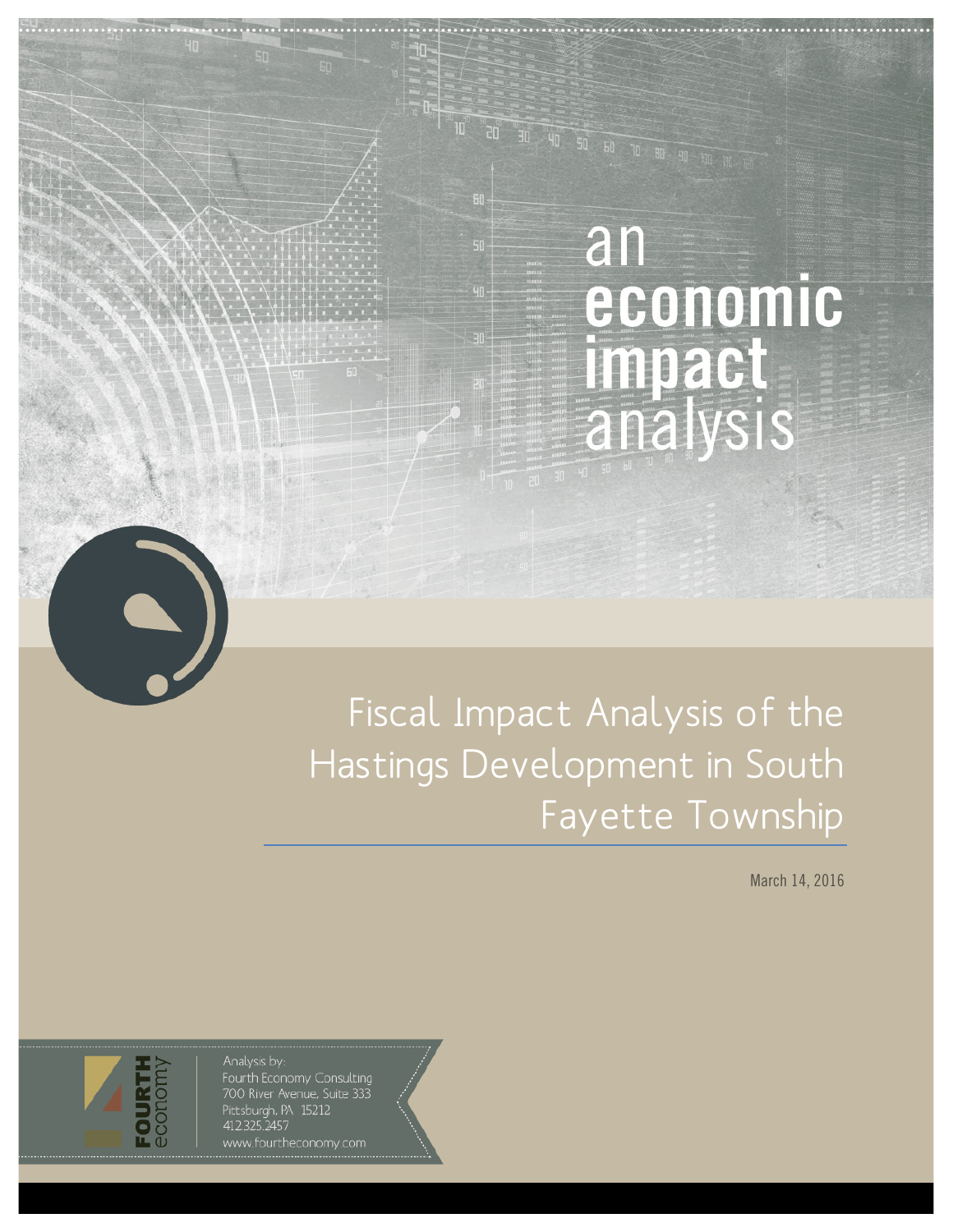

Jonathan M. Kamin, Esquire South Fayette Township Solicitor Goldberg, Kamin & Garvin, LLP 1806 Frick Building 437 Grant Street Pittsburgh, PA 15219-6101

#### **RE: Analysis of the Proposed Hastings Development (03.14.2016)**

Fourth Economy Consulting was contracted by South Fayette Township to provide independent analysis of the economic and community impact of the proposed Hastings Development. Our understanding is that concerns were raised by the School District regarding a possible under representation of the impacts that the housing development would have on the school district related to enrollment and related costs. Our scope of work set out to review any previous estimates and make an independent estimate of the impacts.

The work conducted includes:

- Fourth Economy Consulting (FEC) reviewed the proposed development plans and the estimates of revenues and fiscal impacts prepared by Econsult and by the South Fayette School District (SFSD).
- Fourth Economy prepared two additional, independent estimates of the number of students generated by the development and the resulting fiscal impact. The different assumptions used in each model are noted in the report.
	- $\circ$  South Fayette Township provided the fiscal impact model that was prepared by the former Township Engineer for the assessment of the Newbury development, a recent development that also included significant housing. Fourth Economy updated the Newbury model with the development inputs and costs for the Hastings project.
	- $\circ$  In addition Fourth Economy developed an independent set of estimates based on the most current available data.
- In addition, Fourth Economy reviewed national and state level research to provide additional benchmarks for the reasonableness of various estimates and to inform our independent estimates.

This report provides guidance on the range of potential impacts that could result from the proposed development. It does not attempt to project or forecast future school district budgets, but estimates the range of fiscal impacts generated by the development.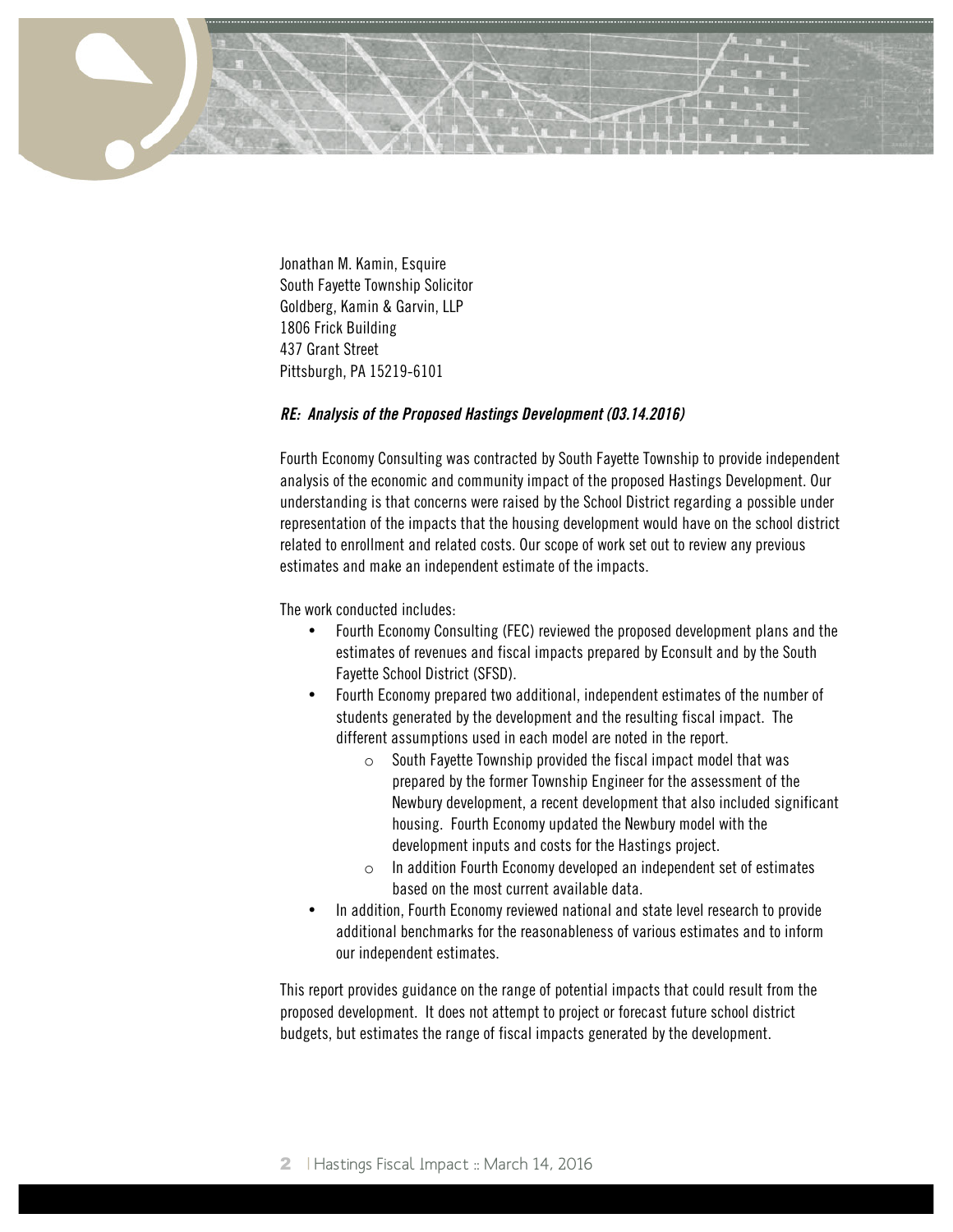

# **Fourth Economy Findings**

This report represents our analysis of four models of the economic and community impact of the proposed Hastings Development. The estimates included in this analysis are based on the data and information available when the analysis was conducted in the first quarter of 2016.Alternative assumptions were made for each model to provide insight into the influence of different factors and conditions on the estimated impact. Each model employed different assumptions related to the number of students and the cost of educating those students.

The fiscal impact of this new development is defined by three critical factors:

- The number of new students
- Post-development revenues
- The cost per resident / student

We have summarized the interaction of these factors in Table 1: Revenue / Cost Matrix, which presents the maximum number of students that can be supported by the estimated revenue generated by the proposed development. This matrix illustrates the revenue and cost estimates from the four impact models. The goal is to provide guidance on the range of possibilities for the critical variables and how much tolerance there is between the estimate and the break-even point when proposed development revenues will exceed the school district costs. The minimum number of students that the development can support is 214, assuming the highest school district cost and lowest proposed development revenue estimates. The maximum number of students that the proposed development can support is 415, assuming the lowest school district cost and highest proposed development value estimates.

#### **Table 1: Revenue / Cost Matrix**

|          |                           | <b>Range of Annual Cost per Student</b> |                 |                                                           |          |
|----------|---------------------------|-----------------------------------------|-----------------|-----------------------------------------------------------|----------|
|          |                           | <i>FEC</i>                              | <b>Econsult</b> | <b>Newbury</b>                                            | SFSD     |
| Source   |                           | \$12,040                                | \$12,135        | \$13,778                                                  | \$16,367 |
| Model    | <b>Estimated Revenues</b> |                                         |                 |                                                           |          |
|          |                           |                                         |                 | <b>Number of Students Supported by Estimated Revenues</b> |          |
| SFSD     | \$3,499,991               | 291                                     | 288             | 254                                                       | 214      |
| FEC      | \$4,291,496               | 356                                     | 354             | 311                                                       | 262      |
| Econsult | \$4,468,400               | 371                                     | 368             | 324                                                       | 273      |
| Newbury  | \$4,990,612               | 415                                     | 411             | 362                                                       | 305      |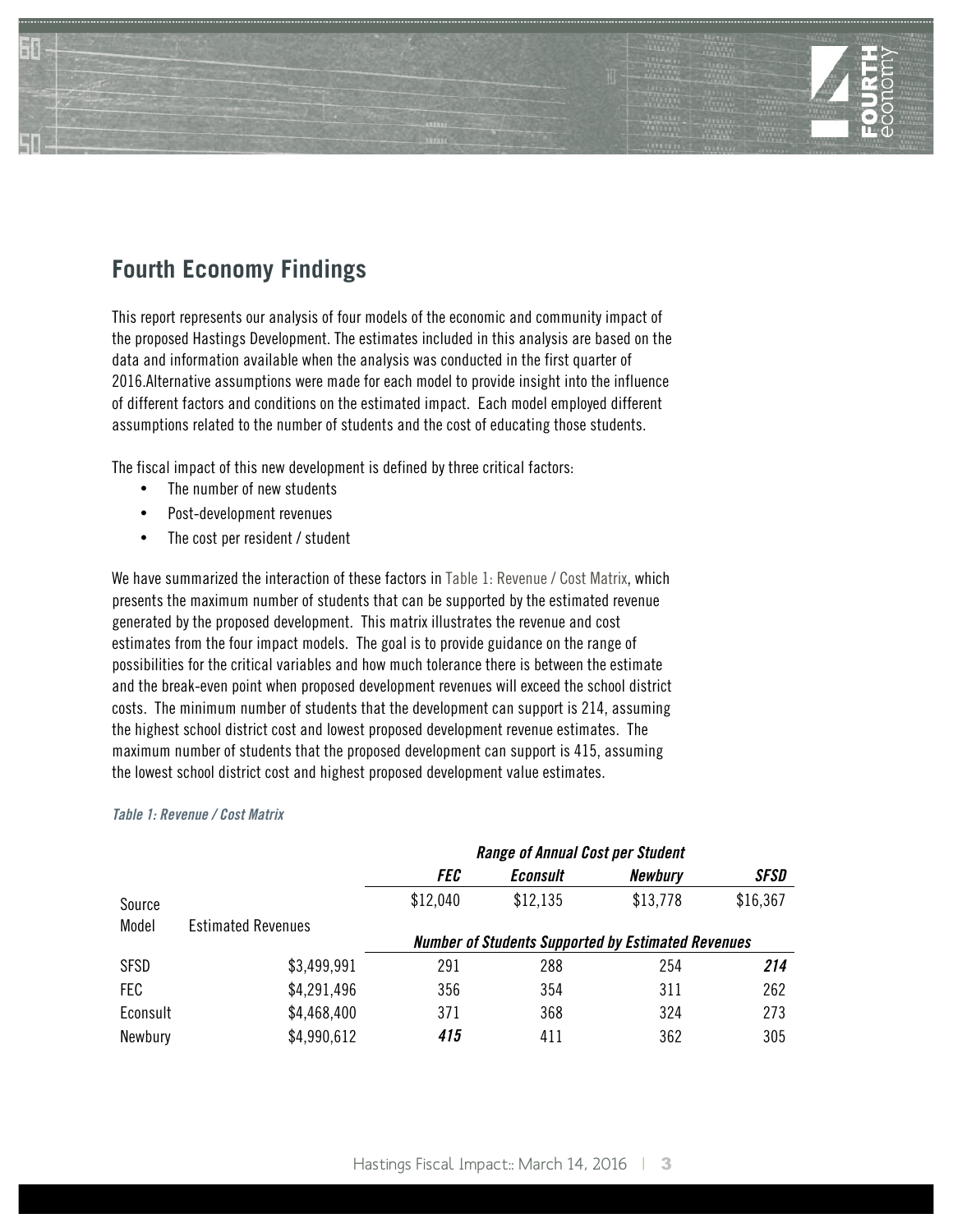## **Summary of the Models**

The models estimated net impact ranging from -\$4.0 million (SFSD) to \$1.8 million (Newbury). Based on the estimated post-development revenues, the development could sustain a maximum of 214 students based on the SFSD revenue estimate, which is lower than all of the models estimated. The Econsult model estimates a maximum of 368 students, while the Fourth Economy independent models estimated 362 (Newbury) and 356 (FEC).

#### **Table 2: Summary of the Model Estimates impact on the School District**

|                                    | <b>Econsult</b> | <b>Newbury</b> | <i>FEC</i>  | <b>SFSD</b>   |
|------------------------------------|-----------------|----------------|-------------|---------------|
| <b>Total Expected New Students</b> | 222             | 231            | 269         | 459           |
| Cost per Student                   | \$12,135        | \$13,778       | \$12,040    | \$16,367      |
| <b>Total Expected Revenues</b>     | \$4,468,400     | \$4,990,612    | \$4,291,496 | \$3,499,991   |
| <b>Total Expected Costs</b>        | \$2,698,945     | \$3,185,607    | \$3,242,613 | \$7,512,649   |
| Net Impact                         | \$1,769,455     | \$1,805,005    | \$1,048,884 | \$(4,012,658) |
| Number of Students Supported       |                 |                |             |               |
| by Estimated Revenue               | 368.2           | 362.2          | 356.4       | 213.8         |

In order to assess the reasonableness and accuracy of these estimates we present the differences between the models in order as follows:

- Total Expected New Students
- Cost per Student
- Total Expected Revenues
- Total Expected Costs

## *Total Expected New Students*

The Econsult estimate of 222 public school students is based on the most current demographic data available. For the number of students per household, Econsult provided their data and spreadsheets for review by Fourth Economy. The methodology was rigorous and sound and no errors were discovered in their estimates or calculations. They used detailed household level Census data for the local area to develop these estimates. Their methods and estimates are in line with independently published multipliers for the state of Pennsylvania by the Rutgers University Center for Urban Policy Research for public school children. $^{\rm 1}$  This estimate assumes that only a portion of the children in the development will attend the South Fayette School District.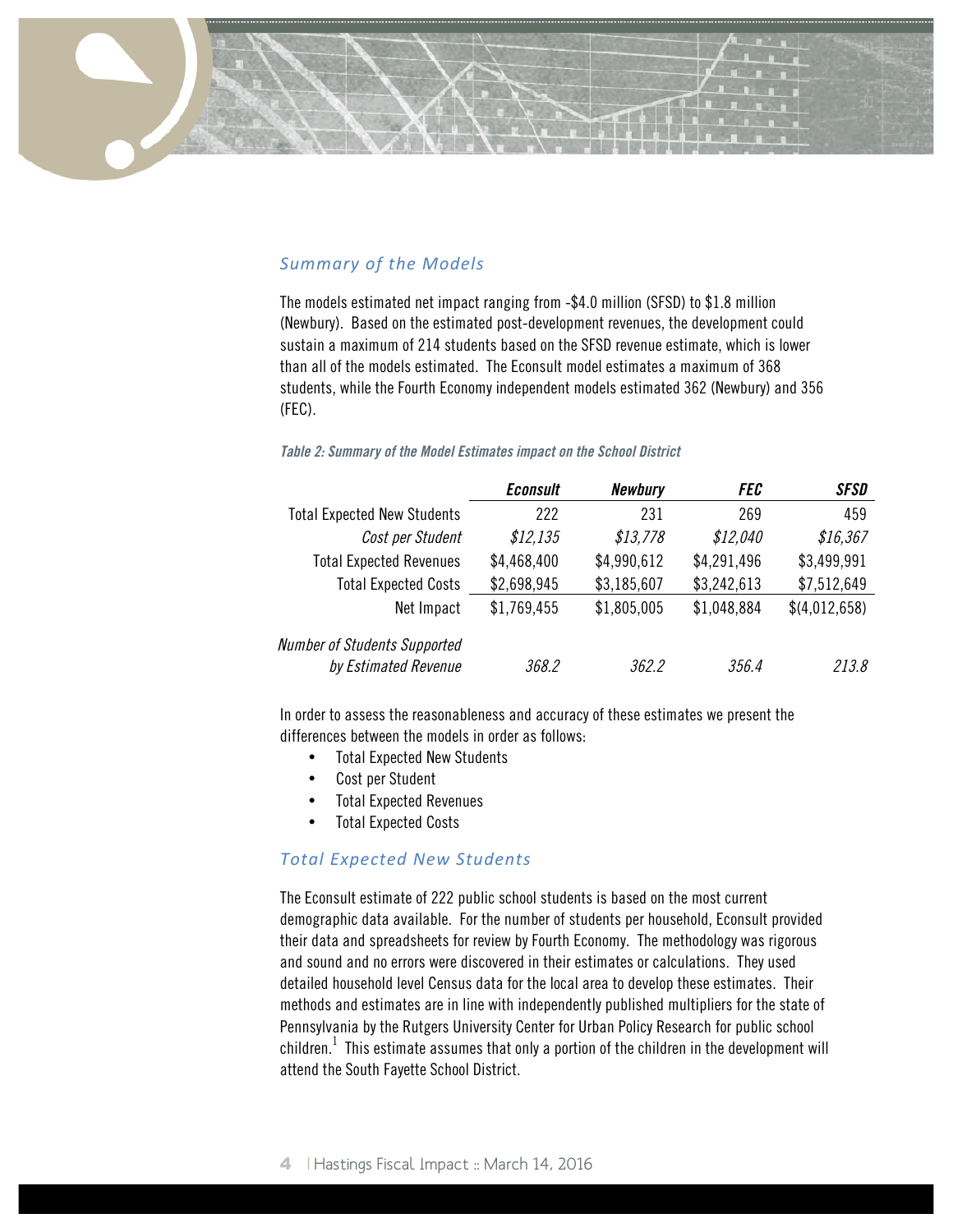

|                        | <b>Students per Household Type</b> |                |                 |             |  |
|------------------------|------------------------------------|----------------|-----------------|-------------|--|
|                        | <b>Econsult</b>                    | <b>Newbury</b> | FEC             | <b>SFSD</b> |  |
|                        |                                    |                | <b>Estimate</b> |             |  |
| SF - Age Targeted 3BR  | 0.15                               | 0.47           | 0.15            | 0.15        |  |
| Single Family 3 BR     | 0.29                               | 0.47           | 0.83            | 1.04        |  |
| Single Family 4 BR     | 0.95                               | 0.89           | 0.83            | 1.04        |  |
| Townhouse - Owner 3BR  | 0.29                               | 0.47           | 0.83            | 1.04        |  |
| Townhouse – Renter 3BR | 0.64                               | 0.47           | 0.83            | 1.04        |  |
| Mixed Use Condo 3 BR   | 0.29                               | 0.47           | 0.83            | 1.04        |  |
| Apartments 1 BR        | 0.07                               | 0.03           | 0.05            | 0           |  |
| Apartments 2 BR        | 0.33                               | 0.15           | 0.05            | 1.04        |  |

#### **Table 3: Comparison of Estimated Students per Household Type**

The Newbury model uses an estimate of school children based on the number of bedrooms and does not consider whether the units are owner or renter occupied. This is a reasonable method but it likely over-estimates the number of students in the age-targeted units. The source notes for these estimates were not available so we are not able to tell how they were developed. The estimates in the Newbury model are higher but roughly correlate with the Pennsylvania estimates from the Rutgers' report for school-age children in public schools for higher value 3 BR and 4 BR single-family detached homes (Table 4).

**Table 4: Rutgers' Study Estimates for PA**

| <b>Structure Type</b>                              | Public School-Age Children per Unit |
|----------------------------------------------------|-------------------------------------|
| Single-Family Detached, 3 BR (more than \$242,500) | 0.41                                |
| Single-Family Detached, 4 BR (more than \$242,500) | 0.75                                |
| Single-Family Attached, 3 BR (more than \$205,500) | 0.19                                |
| 5+ Units - Rent, 1BR (more than \$950)             | 0.04                                |
| $5+$ Units – Rent, 2BR (more than \$1,300)         | 0.29                                |

Source: Burchell et al. 2006.

The Fourth Economy model estimated the number of school-age children, but did not adjust those numbers for the likely proportion that would attend public school. The estimate was developed from the number of children and total households based on South Fayette Township data from the American Community Survey from 2011 to 2014. The estimate for the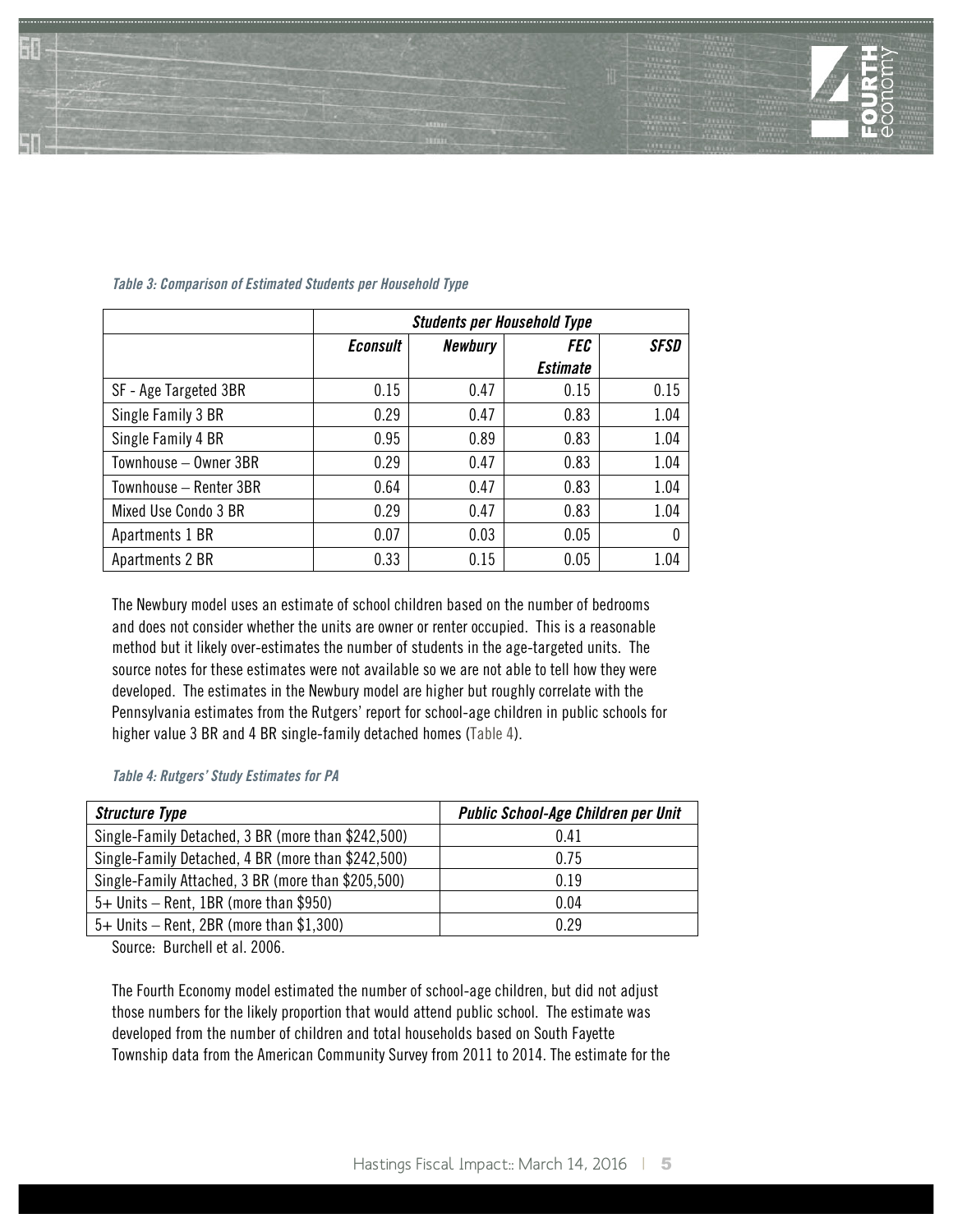

rental units was based on the number of renter households by household size and family type (married with children or single householder with children).  $<sup>2</sup>$ </sup>

|                               | 2011  | 2012  | 2013  | 2014  | Average |
|-------------------------------|-------|-------|-------|-------|---------|
| Households                    | 5,461 | 5,511 | 5,603 | 5,770 | 5,586   |
| All Children                  | 4,414 | 4,642 | 4,744 | 4,646 | 4,612   |
| All Children Per Household    | 0.81  | 0.84  | 0.85  | 0.81  | 0.83    |
|                               |       |       |       |       |         |
| Children over 5 years         | 3,502 | 3,716 | 3,748 | 3,632 | 3,650   |
| Children over 5 per Household | 0.64  | 0.67  | 0.67  | 0.63  | 0.65    |

**Table 5: Fourth Economy Model Estimates of Children per Household**

Source: American Community Survey, U.S. Census Bureau

There are several important assumptions in the Fourth Economy model. 1) It includes children too young to be enrolled to account for the potential that these children may at some time attend a district school. Using American Community Survey estimates for 2009-2014 and enrollment in the SFSD for the 2014-2015 school year, $^3$  only 79 percent of the school-age children would attend public school in the district. 2) This model made no adjustment for 4 BR units versus 3 BR units as that approach was incorporated in the Econsult model and Newbury model and we could not produce any valid estimates that were significantly different than those models. 3) The Fourth Economy model uses Econsult's estimate of 0.15 children in the age-targeted housing because there could be situations where those households may have a student attending the school for at least some period of time. 4) The estimate also assumes that all residents of the development are entirely new to the district. Analysis of new mover data indicates that this is not accurate, as a portion of the new movers have stayed within the district, so this also represents a higher impact estimate. $^4$ 

The SFSD model estimated a flat rate of 1.04 students per household regardless for all units with less than 2 bedrooms. $^5\,$  The original school district analysis contained different numbers and types of units than those provided to Fourth Economy by Charter Homes. We assumed that the current plan would follow the number and types of units submitted by the developer. We applied the school district's estimate of 1.04 students per unit to all of the unit types except for the single bedroom apartments in which we followed the SFSD method of assuming zero students in those units. These assumptions result in a higher potential number of students, but it assumes that all of the children are school aged and that 100 percent will attend district schools. Excluding the number of children under 5 would reduce the estimate to 398 children, while further applying the public school enrollment rate results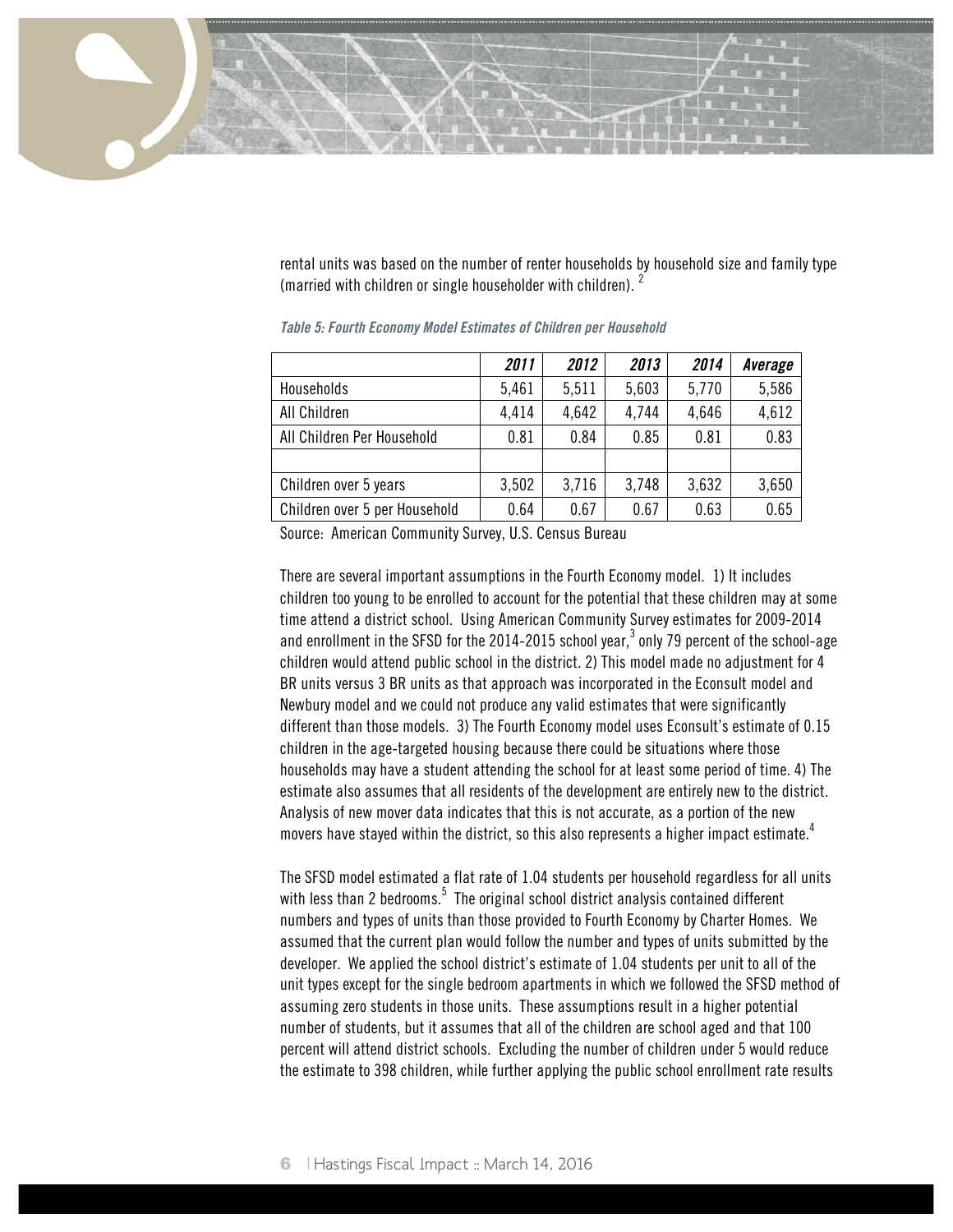

in an estimate of 315 students. The original SFSD model significantly over-estimated the number of students in the age-targeted housing and significantly over-estimated the number for the larger rental units. Fourth Economy did adjust the SFSD model to use Econsult's estimate of 0.15 children in the age-targeted housing rather the 1.04 students in the school district's original analysis. For the reasons stated above, we believe that even the 0.15 overestimates the impact from these units.

#### *Cost per Student*

The variance in the cost per student estimates arise based on what is included and whether the estimate accounts for state and federal revenues. The summary matrix below explains the differences.

|                             | Econsult | Newbury  | <b>FEC Estimate</b> | <b>SFSD</b> |
|-----------------------------|----------|----------|---------------------|-------------|
| <b>Instructional Costs</b>  | Included | Included | Included            | Included    |
| <b>Transportation Costs</b> | Included | Included | Included            | Included    |
| Debt Costs                  | Included | Excluded | Included            | Included    |
| <b>Federal Revenue</b>      | Included | Excluded | Included            | Excluded    |
| State Revenue               | Included | Excluded | Included            | Excluded    |

#### **Table 6: Inclusions and Exclusions in the Cost Estimates**

The SFSD estimate of \$16,367 includes the total district expenditures for instruction, maintenance, transportation and debt service on a per student basis and assumes that 100 percent of that cost is covered by local revenues. $^6\,$  Econsult's estimate of the cost per student is based on SFSD's reported cost of \$16,367 per student. Econsult did adjust the SFSD estimate for federal and state revenues so that the estimate of \$12,135 per student reflects how much the district has to cover from its own sources for all costs including instruction, maintenance, transportation and debt.

#### **Table 7: Newbury Model of Cost Estimates**

|                     | 2015-2016 Expenses   2015-2015 Students <sup>8</sup> | <b>Expenditures per Student</b> |
|---------------------|------------------------------------------------------|---------------------------------|
| not including Debt' |                                                      |                                 |
| \$41,569,057        | 3.017                                                | \$13.778                        |

Debt service does not increase with the number of students and should be excluded from the cost estimate. The Newbury model excludes the debt service but included instruction, maintenance and transportation costs for the estimate. The Newbury model does not account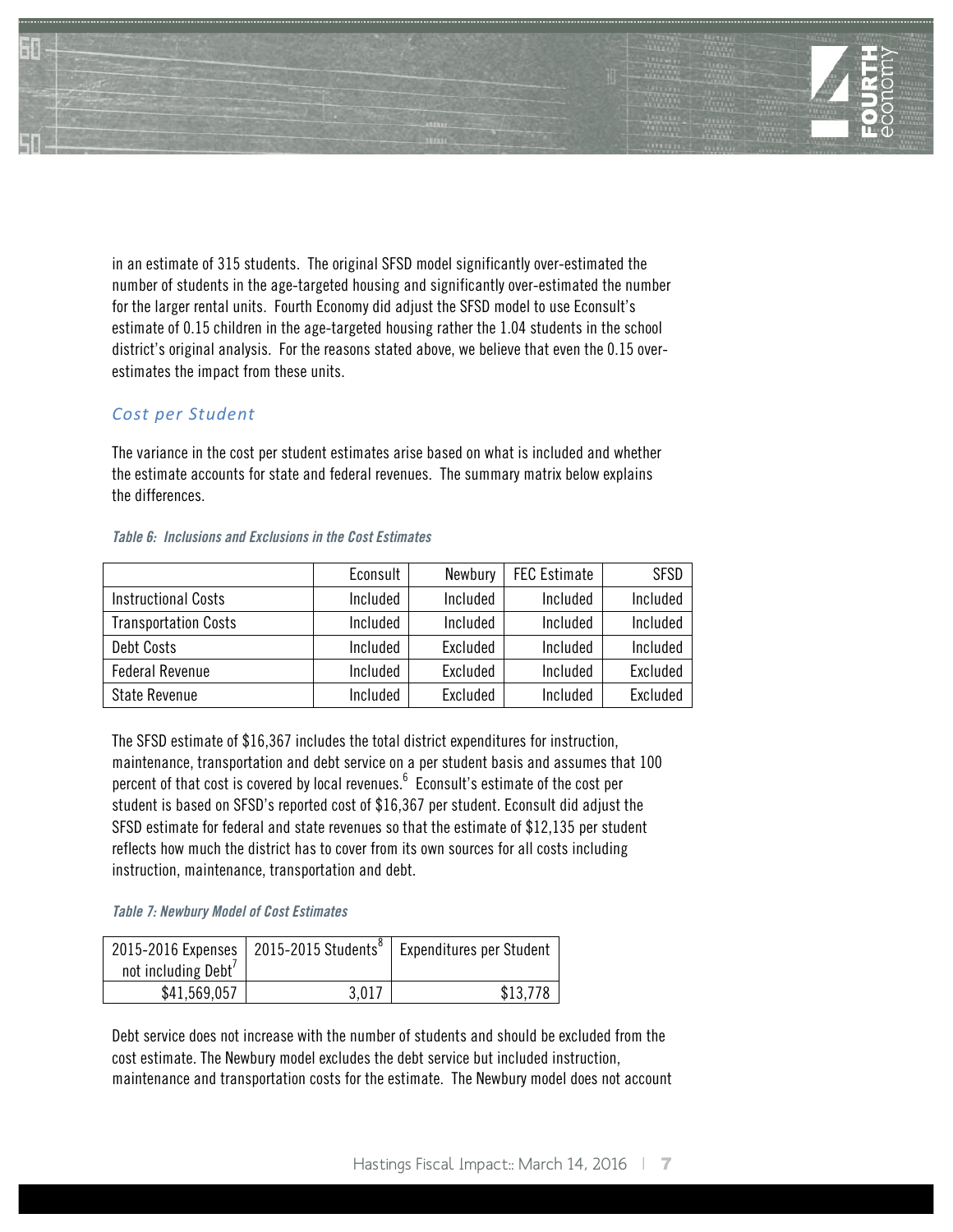

for federal and state revenue, so the estimate of \$13,778 per student may still over-estimate the actual own-source costs that the development should have to cover.

The Fourth Economy model included debt service, instruction, maintenance and transportation costs for the estimate. The Fourth Economy model did account for federal and state revenue so the estimate of \$12,040 represents the actual own-source costs that the development should have to cover. By including the debt service in this estimate, these households are paying in advance for future debt that may be the result of expanding the school in the future. These estimates are presented in Table 8: FEC Model of Cost Estimates.

#### **Table 8: FEC Model of Cost Estimates**

| 2015-2016 Expenses                 | 2015-2015 | Local   | Expenditures per |
|------------------------------------|-----------|---------|------------------|
| Instruction, Transportation & Debt | Students  | Revenue | Student          |
| \$48.921.154                       | 3,017     | 74%     | \$12,040         |

#### *Total Expected Revenues*

#### **Table 9: Taxes Included and Excluded in each Model**

|                       |          |          | FEC             |                 |
|-----------------------|----------|----------|-----------------|-----------------|
|                       | Econsult | Newbury  | Estimate        | SFSD            |
| <b>Property Taxes</b> | Included | Included | Included        | Included        |
| Annual Transfer Tax   | Included | (1)      | Excluded        | Excluded        |
| <b>EIT Taxes</b>      | Included | Included | Included        | Excluded        |
| Act 511 Taxes         | Included | (1)      | Included        | Excluded        |
| Non-Tax Revenue       | Excluded | Included | <b>Fxcluded</b> | <b>Fxcluded</b> |

Note: (1) These taxes may be included in the Newbury model's category of Non-Tax Revenue but it is not explicit

Econsult included all tax types except for the non-tax revenues. $^9\,$  The property taxes are based on their projected market value and a lower assessed value estimate. Fourth Economy compared their estimate of property values to similar new developments in the area and found the estimates to be reasonable expectations of the market value. The additional taxes are then estimated based on assumptions about the household income for properties of those values.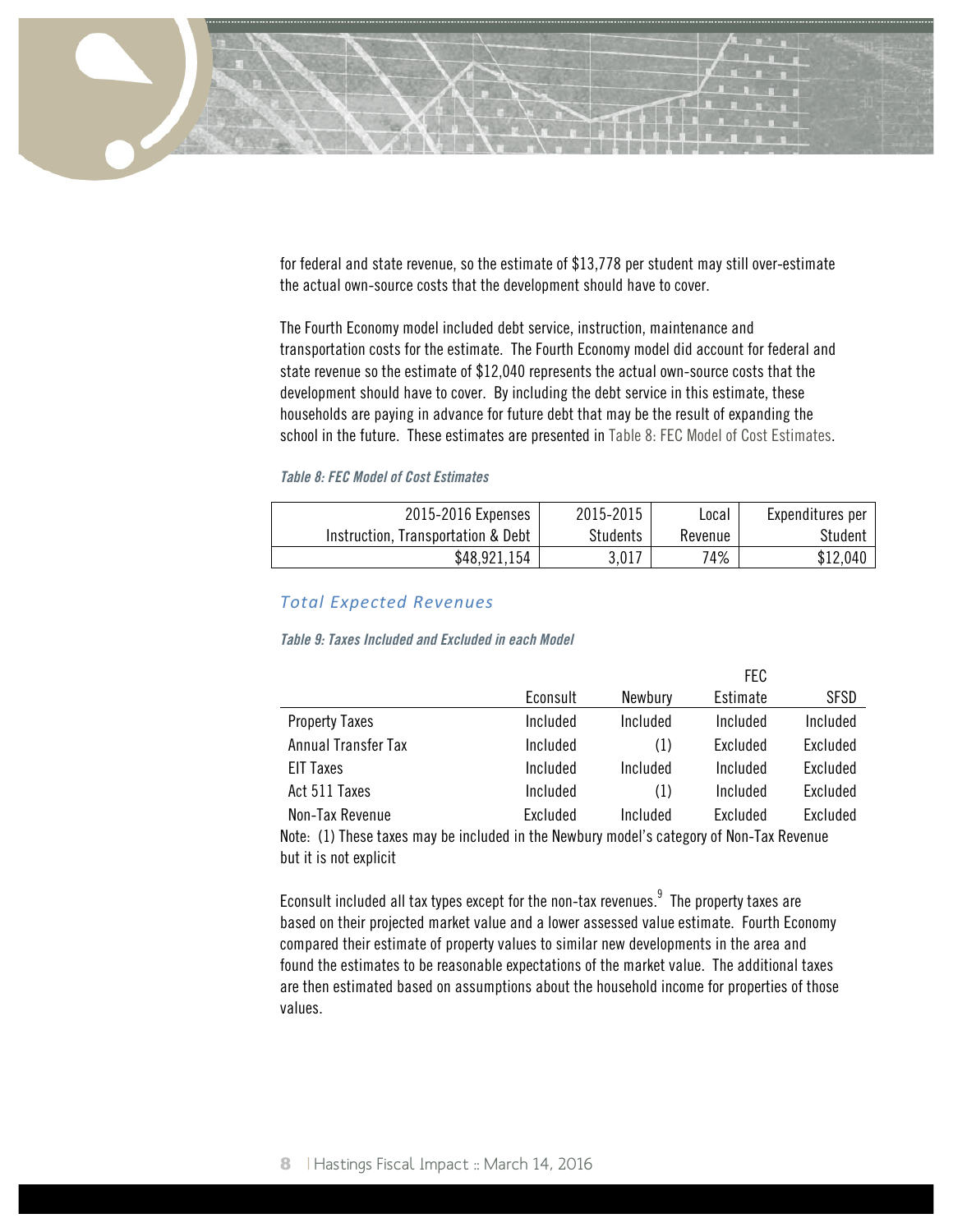

The revised Newbury model used the same property values and household incomes to estimate the real estate and income taxes. Fourth Economy adjusted for inflation the original value for the non-tax revenue in the Newbury model.

The Fourth Economy model did not include the transfer taxes or the non-tax revenue. These amounts should be included, but since they are included in the other models we excluded them here to test the sensitivity to different revenue scenarios. The Fourth Economy model began with the property values in the Econsult model but adjusted those amounts for an expected collection rate of 90% to reflect potential market or administrative variances, abatements or credits that would impact tax revenue.

The SFSD model included only property taxes and assumed an average home value of \$216,500 for every type of unit.<sup>10</sup> This approach inflates the value of the rental apartments and rental townhouses, but it under-estimates the value for every other unit type and as a result, it severely deflates the value estimates and the revenue generated by the development.

## *Total Expected Costs*

The total expected costs are simply a function of the number of students and the cost estimates described above. None of the scenarios and models presented so far considers other real-world factors that will drive the actual fiscal impact. These factors include:

- The Distribution of students by grade/school
- The number of students transported by grade/school
- Current and future bus capacity
- Current and future classroom capacity

| <b>School</b>             | <i>Distribution</i> | <b>Econsult</b> | <b>Newbury</b> | <i>FEC</i> | SD  |
|---------------------------|---------------------|-----------------|----------------|------------|-----|
| $K-5$                     | 48%                 | 109             | 113            | 132        | 225 |
| Grade 6-8                 | 25%                 | 53              | 56             | 65         | 110 |
| Grade 9-12                | 27%                 | 60              | 62             | 73         | 124 |
| <b>Total New Students</b> |                     | 222             | 231            | 269        | 459 |

#### **Table 10: Estimated Distribution of Students**

Notes: some totals may not sum due to rounding in the calculations.<sup>11</sup>

Based on the current enrollment patterns, we applied the distribution of students to the various model estimates. These were then used to estimate the number of buses needed and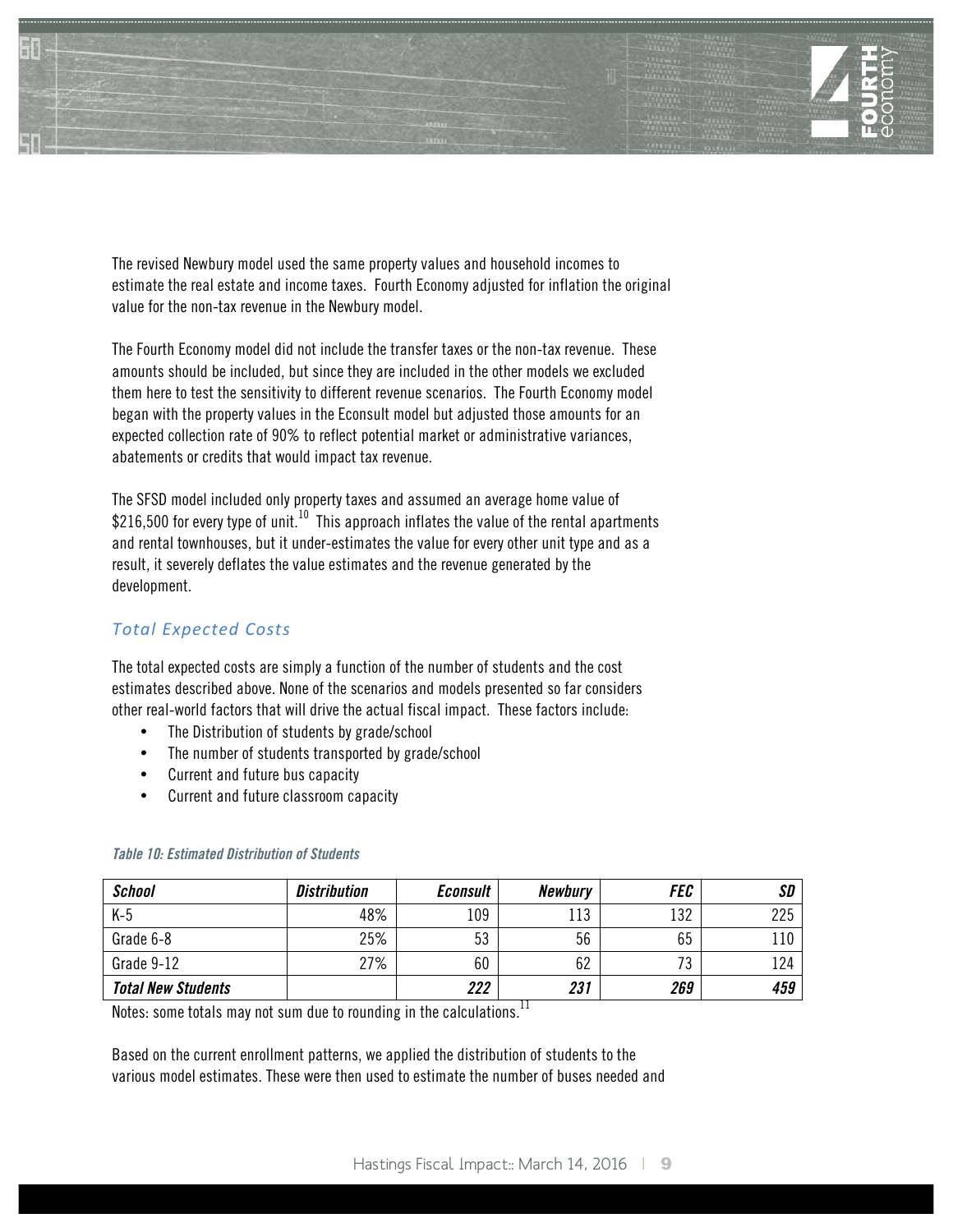

the impact on classroom sizes. Because the start times are staggered for these school groups, the same bus and driver can handle different groups in the course of the school day. Based on a 72-passenger bus, and assuming that it can seat of maximum of 48 students above Grade  $5^{12}$  estimates that the development will require 1.1 to 3.1 buses. This also assumes that all students from the development will need to be transported and will be attending public school. If some are attending private schools they may be transported on a smaller bus. At most, the district would need four new buses that would add a capital expense of  $$380,000^{13}$ , but a combination of 72 passenger buses and smaller buses could also work at a lower capital cost. The salaries for additional drivers should not be included as those estimates are already included in the cost per student estimates.

|  | <b>Table 11: Buses Needed</b> |  |
|--|-------------------------------|--|
|  |                               |  |

| <b>School</b> | <b>Students Per Bus</b> | <b>Econsult</b> | <b>Newbury</b> | FEC | <b>SD</b> |
|---------------|-------------------------|-----------------|----------------|-----|-----------|
| K-5           | 70                      | 1.5             | 1.6            | .8. |           |
| Grade 6-8     | 48                      |                 | റ              | 2   |           |
| Grade 9-12    | 48                      | 1 ລ<br>1.J      |                | 1.5 |           |

Another consideration is whether the new students generated by the development create a tipping point in the capacity of the facilities. There are numerous factors that impact facility capacity such as scheduling, specialized facilities, support spaces and curricular constraints. These needs will be driven by the number of students that enroll as well as their specific needs and interests.

|  |  |  | <b>Table 12: Estimated Post-Development Students</b> |  |
|--|--|--|------------------------------------------------------|--|
|--|--|--|------------------------------------------------------|--|

| <b>School</b>         | <b>Distribution</b> | <b>Econsult</b> | <b>Newbury</b> | <b>FEC</b> | SD    |
|-----------------------|---------------------|-----------------|----------------|------------|-------|
| $K-5$                 | 56%                 | 1,570           | 1,574          | 1,593      | 1,686 |
| Grade 6-8             | 28%                 | 798             | 800            | 810        | 855   |
| Grade 9-12            | 31%                 | 871             | 873            | 884        | 935   |
| <b>Total Students</b> |                     | 3,239           | 3,248          | 3,286      | 3,476 |

Using the distribution of current students by grade level as reported by SFSD, Fourth Economy distributed the new students and aggregated the numbers to estimate the total postdevelopment students by grade level (Table 12: Estimated Post-Development Students). We then applied the number of regular-size classrooms for each grade level reported by SFSD to those new totals to estimate the number of students per classroom (Table 13: Estimated Post-Development Students Per Classroom).<sup>14</sup>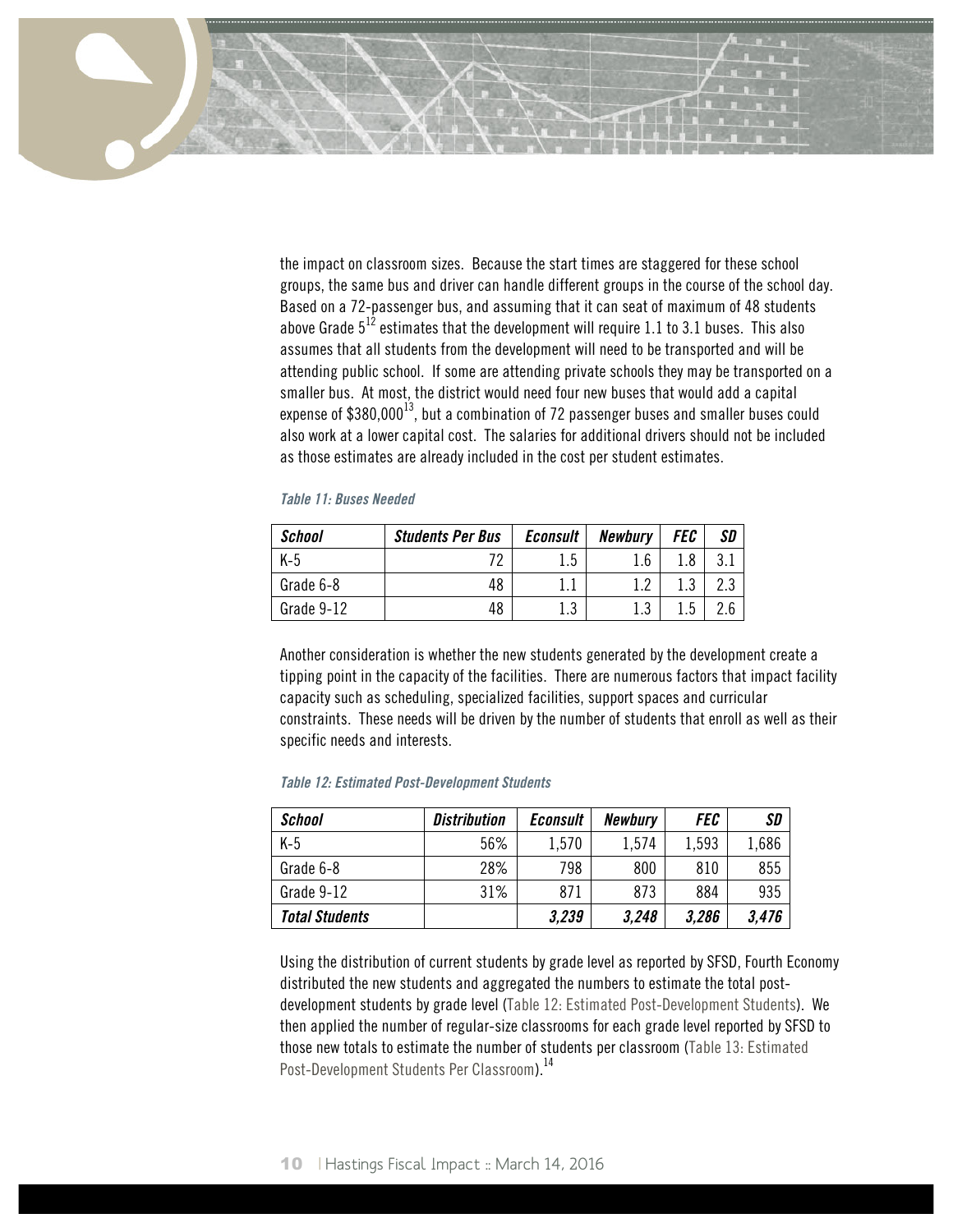

| <b>School</b> | <i><b>Classrooms</b></i> | <b>Econsult</b> | <b>Newbury</b> | FEC | SD |
|---------------|--------------------------|-----------------|----------------|-----|----|
| K-5           | 61                       | 26              | 26             | 26  | 28 |
| Grade 6-8     | 39                       | 20              | 21             | ባ 1 | っっ |
| Grade 9-12    | 33                       | 26              | 26             | ר מ | 28 |

#### **Table 13: Estimated Post-Development Students Per Classroom**

The estimates in Table 13: Estimated Post-Development Students Per Classroom are included to provide a general sense of the potential impact on facility space. There is insufficient information to accurately predict the distribution of students by age. While this estimate is highly qualified it provides some guidance into other potential impacts that additional development may have on school district facilities.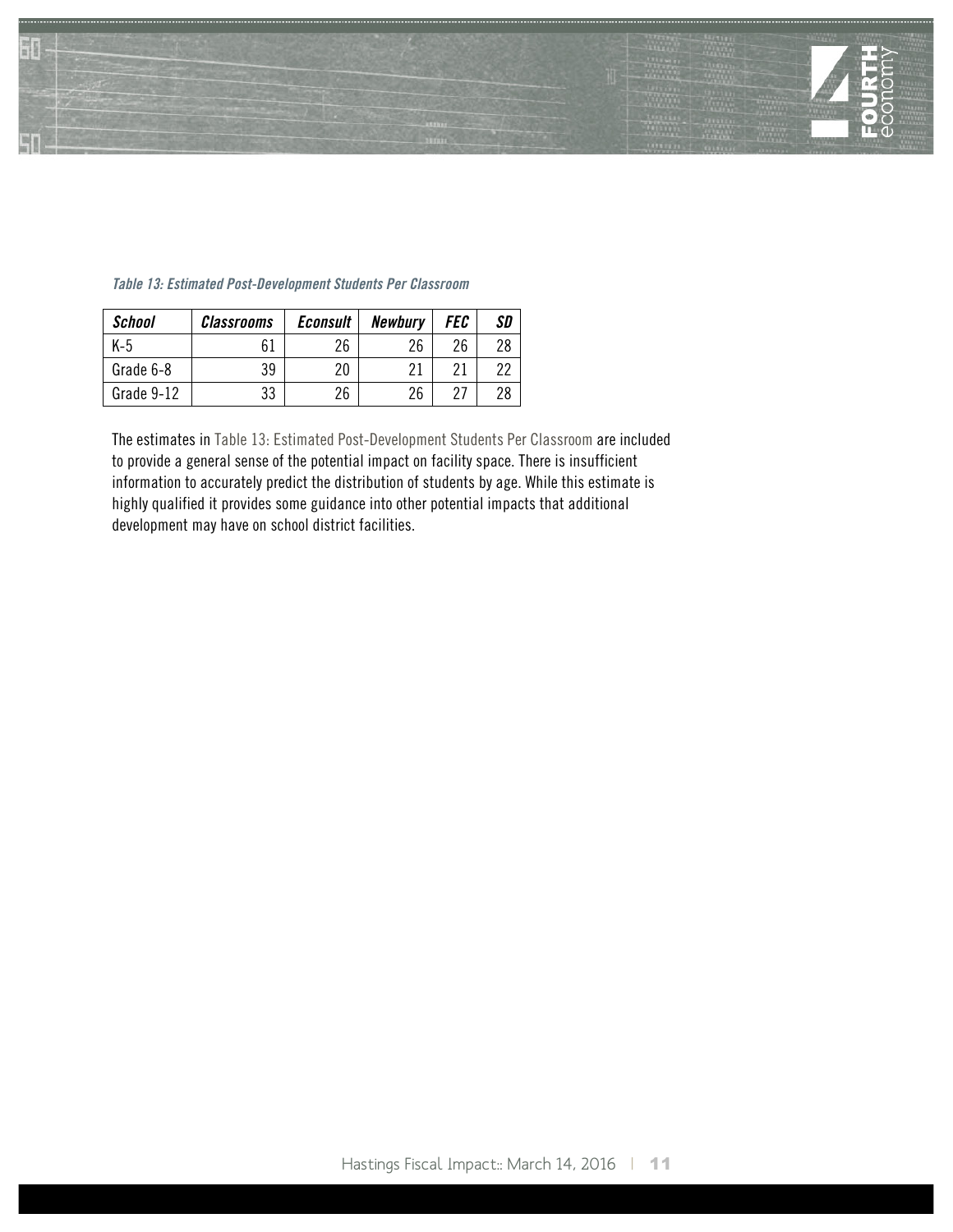# **Explanation of Sources**

## **Historical Enrollment Data**

Pennsylvania Information Management System (PIMS) Data Collection Team PA Department of Education Division of Data Quality 333 Market Street Harrisburg, PA 17126-0333 Email: Ra-DDQDataCollection@pa.gov Phone: (717) 787-2644 Fax: (717) 787-3148

This workbook contains 2014-15 enrollments for all publicly funded schools in Pennsylvania as reported by school districts, area vocational-technical schools, charter schools, intermediate units, and state-operated educational facilities. Local education agencies were asked to report those students who were enrolled and attending as of October 1, 2014.

# 2010-2014 - National Center for Education Statistics

Common Core of Data

The Common Core of Data (CCD) is a program of the U.S. Department of Education's National Center for Education Statistics that annually collects fiscal and non-fiscal data about all public schools, public school districts and state education agencies in the United States. The data are supplied by state education agency officials and include information that describes schools and school districts, including name, address, and phone number; descriptive information about students and staff, including demographics; and fiscal data, including revenues and current expenditures.

## **Current Enrollment for the 2015-2016 School Year**

Dr. Billie Rondinelli and Mr. Brian Tony to Ryan Eggleston. March 7, 2016. Letter regarding South Fayette Township's Request for Information for Independent Study for Proposed Charter Homes Development.

#### **School District Staffing**

2010-2014 - National Center for Education Statistics, Common Core of Data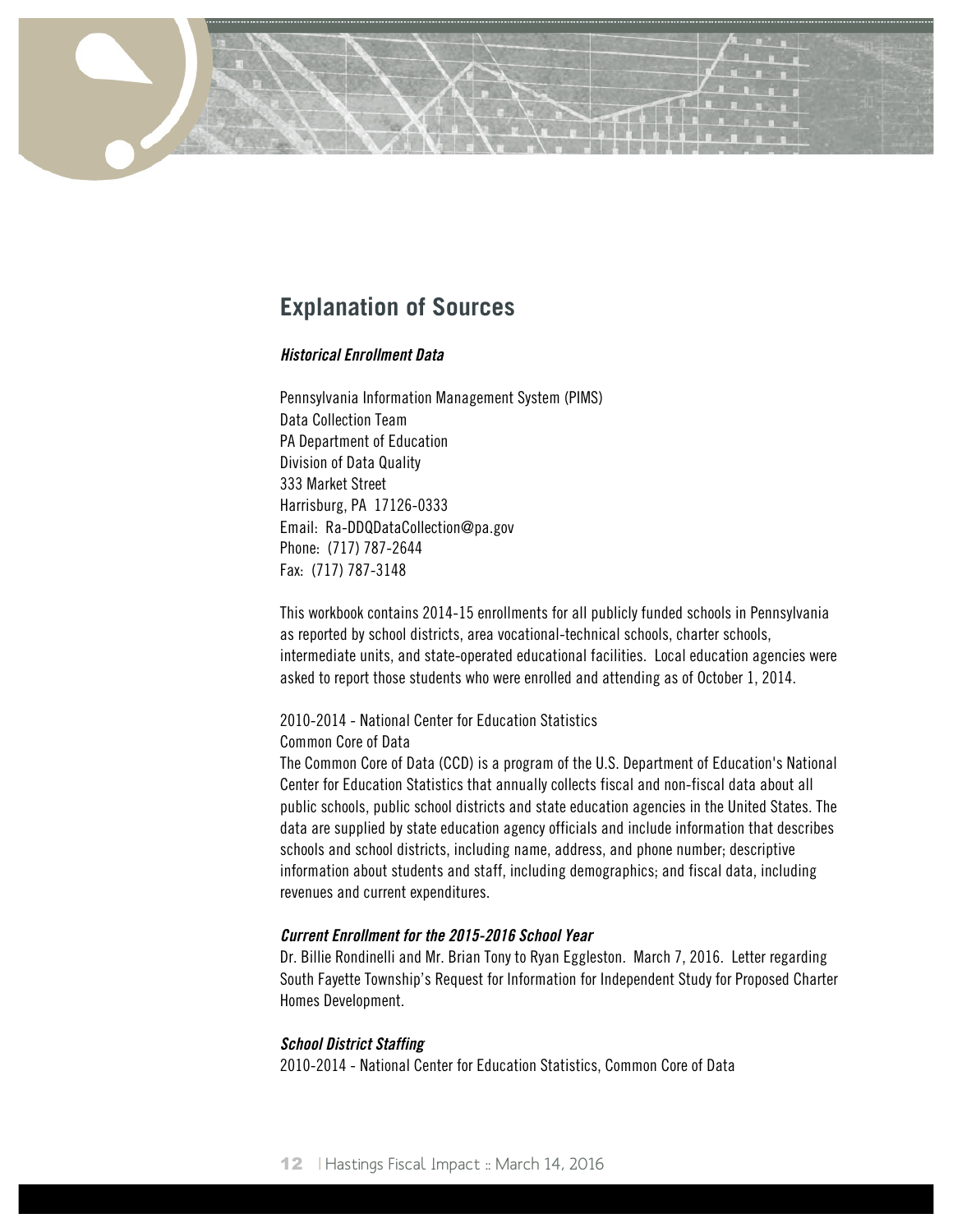

Current Staffing for the 2015-2016 School Year was provided by Dr. Billie Rondinelli and Mr. Brian Tony to Ryan Eggleston. March 7, 2016. Letter regarding South Fayette Township's Request for Information for Independent Study for Proposed Charter Homes Development.

#### **School District Budget**

South Fayette School District PDE-2028 Final General Fund Budget Fiscal Year 07/01/2015 - 06/30/2016 Downloaded from http://www.southfayette.org/cms/lib03/PA01001917/Centricity/Domain/322/2015- 2016%20Final%20Budget.pdf

Population, Housing and Demographic Data for South Fayette Township were sourced from the U.S. Census Bureau, 2006-2010 American Community Survey and the U.S. Census Bureau, 2010-2014 American Community Survey 5-Year Estimates.

Proposed Housing Types and Values were provided by the Developer, Charter Homes.

The Analysis of New Movers was conducted by Fourth Economy based on a sample of 200 households that moved into South Fayette Township within the past twelve months. The data was provided by DatabaseUSA.com and includes the previous residence and move distance.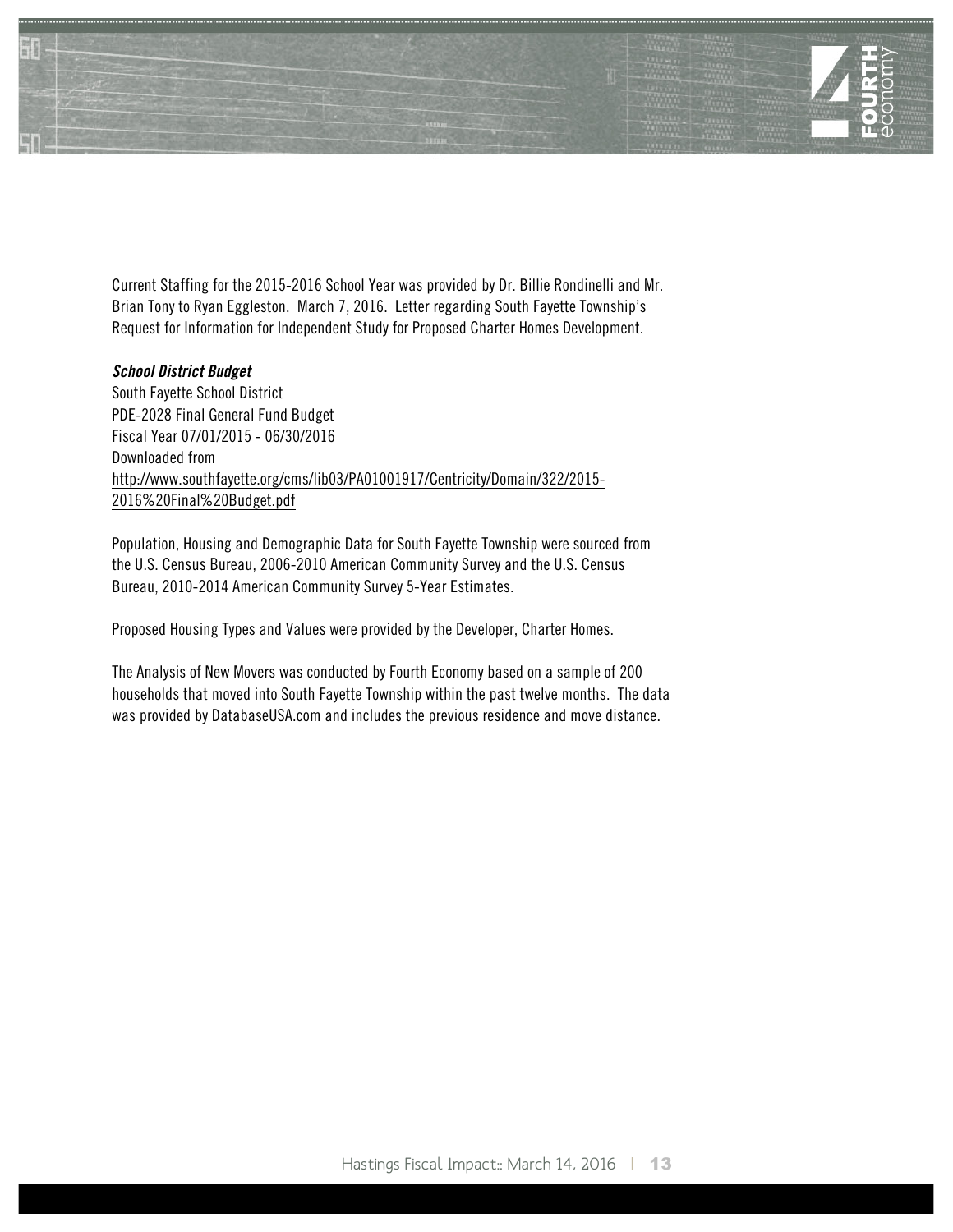# **References**

 $1$  Burchell, Robert W. et al. 2006. Residential Demographic Multipliers: Estimates of the Occupants of New Housing. Center for Urban Policy Research, Rutgers University. New Brunswick, NJ.

 $2$  Population, Housing and Demographic Data for South Fayette Township were sourced from the U.S. Census Bureau, 2006-2010 American Community Survey and the U.S. Census Bureau, 2010-2014 American Community Survey 5-Year Estimates.

<sup>3</sup> Enrollment data for 2014-2015 is from the Pennsylvania Information Management System (PIMS). In addition, enrollment data was sourced from the National Center for Education Statistics Common Core of Data.

<sup>4</sup> The Analysis of New Movers was conducted by Fourth Economy based on a sample of 200 households that moved into South Fayette Township within the past twelve months. The data was provided by DatabaseUSA.com and includes the previous residence and move distance.

<sup>5</sup> Dr. Billie Rondinelli and Mr. Brian Tony to Ryan Eggleston et al. September 2, 2015. Letter regarding the Charter Homes Proposal – Mayview Property Residential Development.

 $6$  Dr. Billie Rondinelli and Mr. Brian Tony to Ryan Eggleston et al. September 2, 2015. Letter regarding the Charter Homes Proposal – Mayview Property Residential Development.

 $^7$  South Favette School District. PDE-2028 Final General Fund Budget. Fiscal Year 07/01/2015 - 06/30/2016. Downloaded from http://www.southfayette.org/cms/lib03/PA01001917/Centricity/Domain/322/2015- 2016%20Final%20Budget.pdf.

 $8$  Dr. Billie Rondinelli and Mr. Brian Tony to Ryan Eggleston. March 7, 2016. Letter regarding South Fayette Township's Request for Information for Independent Study for Proposed Charter Homes Development.

 $9$  Peter Angelides and Daniel Miles to Anthony Faranda-Diedrich. Letter regarding estimates of Public School Children and Tax Revenues. September 8, 2015.

 $10$  Dr. Billie Rondinelli and Mr. Brian Tony to Ryan Eggleston et al. September 2, 2015. Letter regarding the Charter Homes Proposal – Mayview Property Residential Development.

 $11$  Estimated from the distribution by grade with historical enrollment data from the National Center for Education Statistics and current enrollment provided by Dr. Billie Rondinelli and